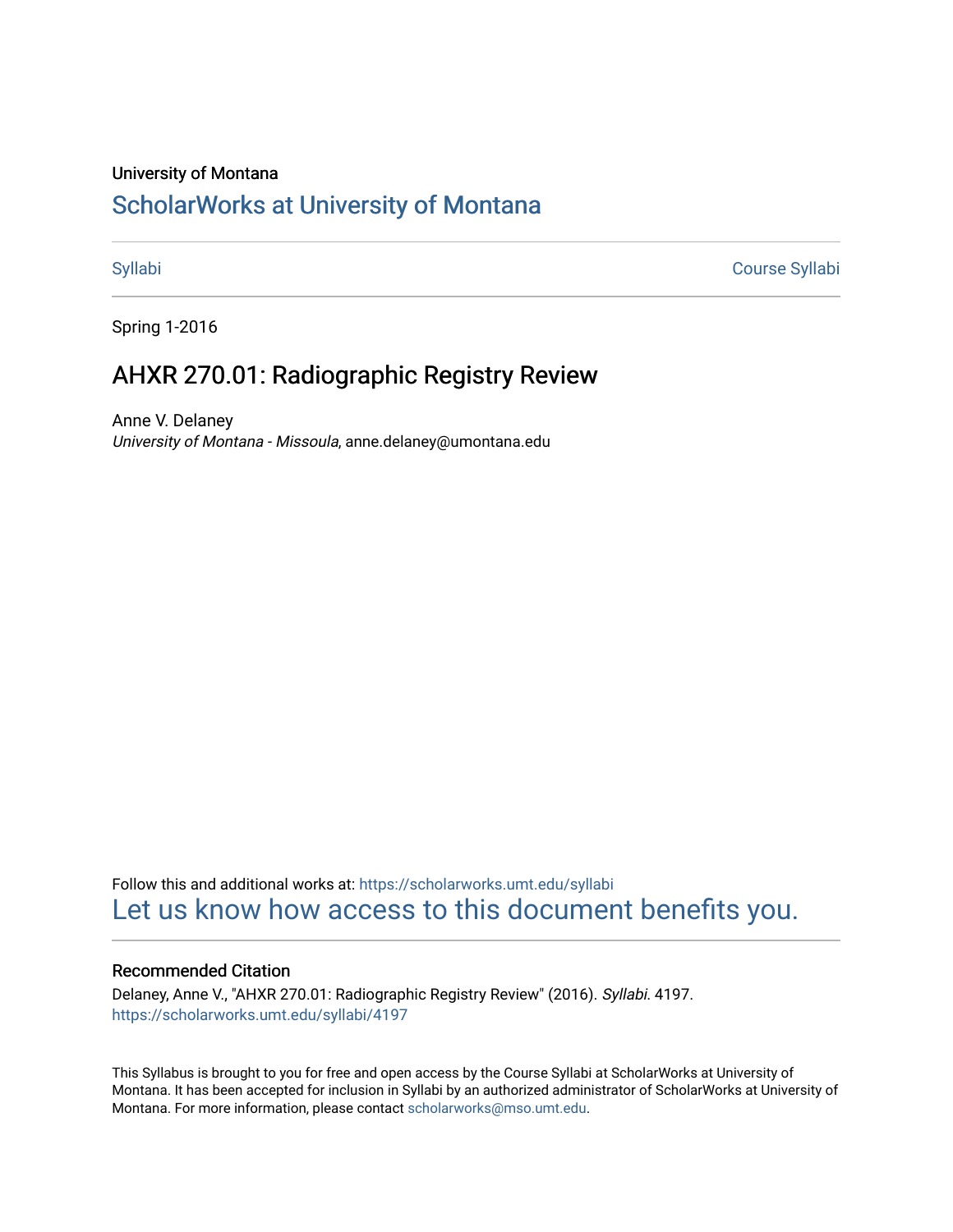## **MISSOULA COLLEGE UNIVERSITY OF MONTANA**

## **DEPARTMENT OF RADIOLOGY TECHNOLOGY**

# **COURSE SYLLABUS**

## **COURSE NUMBER AND TITLE:** AHXR 270 Radiographic Registry Review

**DATE REVISED:** Spring 2016

**CLASS TIME:** Monday 10:10-12:00 HB 17, Beginning March 21, 2016

## **SEMESTER CREDITS:** 2

**PREREQUISITES:** AHXR 100 Introduction to Diagnostic Imaging, AHXR 140 Radiographic Methods, SCN 202N Anatomy and Physiology, AHXR 240 Radiological Methods II, AHXR 121 Radiographic Imaging I, AHXR 195 Radiographic Clinical: I, AHXR 195 Radiographic Clinical: II, AHXR 221 Radiographic Imaging II, AHXR 225 Radiobiology/Radiation Protection, AHXR 195 Radiographic Clinical: III

**Faculty:** Anne Delaney **E-Mail:** [anne.delaney@umontana.edu](mailto:anne.delaney@umontana.edu) **Phone:** 243-7809 **Office:** AD 07 **Office Hours:** By appointment

**RELATIONSHIP TO PROGRAM:** This course provides a computerized assessment and classroom review for the ARRT certification examination.

**COURSE DESCRIPTION:** The course will consist of readings, multiple testing, testing strategies, and review utilizing multiple, published radiology review texts. We will also be requiring your participation in a 16 hour, 2 day Kettering Review course.

#### **STUDENT PERFORMANCE OUTCOMES:**

Upon completion of this course, the student will be able to:

1. Successfully pass the American Registry Radiologic Technology certification test to become a Certified Radiologic Technologist.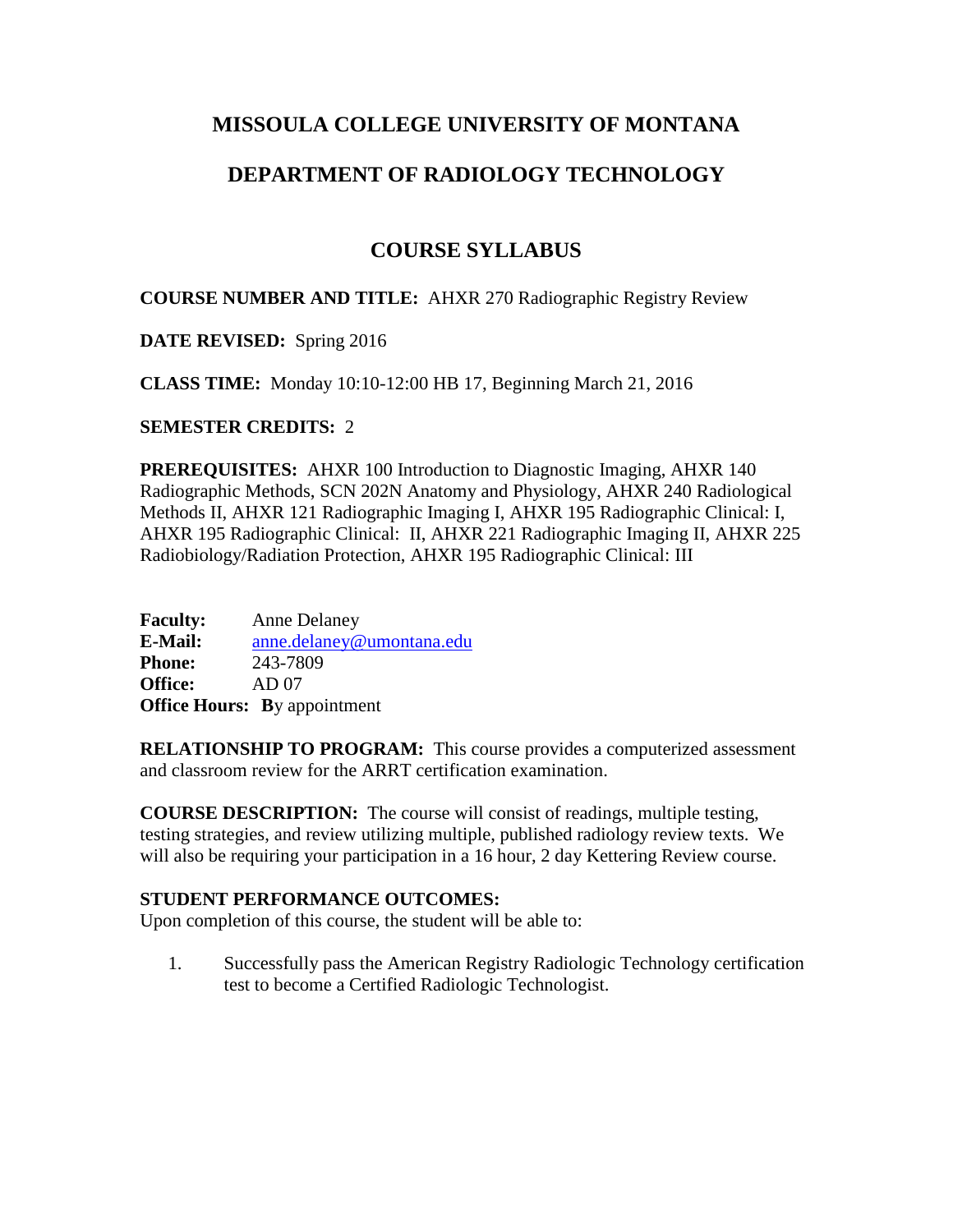#### **STUDENT PERFORMANCE ASSESSMENT METHODS AND GRADING PROCEDURES: Grading scale: 93-100 A 90-92 A- 87-89 B+ 83-86 B 80-82 B- 79-70 C**

 **69-60 D** 

**ATTENDANCE AND EVALUATION POLICY:** You will not be required to attend class until March 21, at the scheduled time of Mondays from  $10:10 - 12:00$  in HB17. Students will be required to read the assigned chapter beginning on January  $25<sup>th</sup>$ . You will also be required to do a 100 question practice exam from Rad Review Easy using the section of the Prep book we are studying for the week. You must email me your practice exam by Friday at 5:00 PM on the week they are assigned.

Once we begin face-to-face class, all students are expected to come to class each day, prepared by having reviewed the required chapter in the Radiography Prep text. You will again be required to take a 100 question practice test on the assigned chapter. Please print out the results of you quiz to be handed in on the Monday of the week they are assigned. Exams that are over 1 week late or not handed in will receive a 0.

The first 30 to 50 minutes of class, students will answer randomly selected questions from the Lange  $Q \& A$  book; therefore all students must bring their exam book to class each Monday. After all students have completed their exam, students will form small groups to go over the exam to discuss which answers are correct/incorrect and the reason why. The exam questions and answers will then be reviewed with the entire class. Remember that this is your opportunity to discuss difficult concepts with lively discussions. All students are encouraged to assist in answering questions that arise and arguing your point. I will be in class to facilitate discussion answer questions and make accessible the texts that you have used.

I will try to have a radiologist come to class occasionally during the 11:00 to 12:00 hour to go over interesting cases and answer your questions. The radiologists are busy therefore, we may only have one or two.

Grades will be determined by total points received on the computerized tests that are handed in, class participation and a comprehensive final that will be a mock board test using the *Mosby' Comprehensive Review of Radiography*. You should begin reading this review book along with the Radiology Prep book however, you will not need to work with the online examinations until after spring break. I encourage you to begin taking practice tests on line at [elsevier.com](http://thepoint.lww.com/) after spring break so you are completely comfortable with the material when it is time to take the final.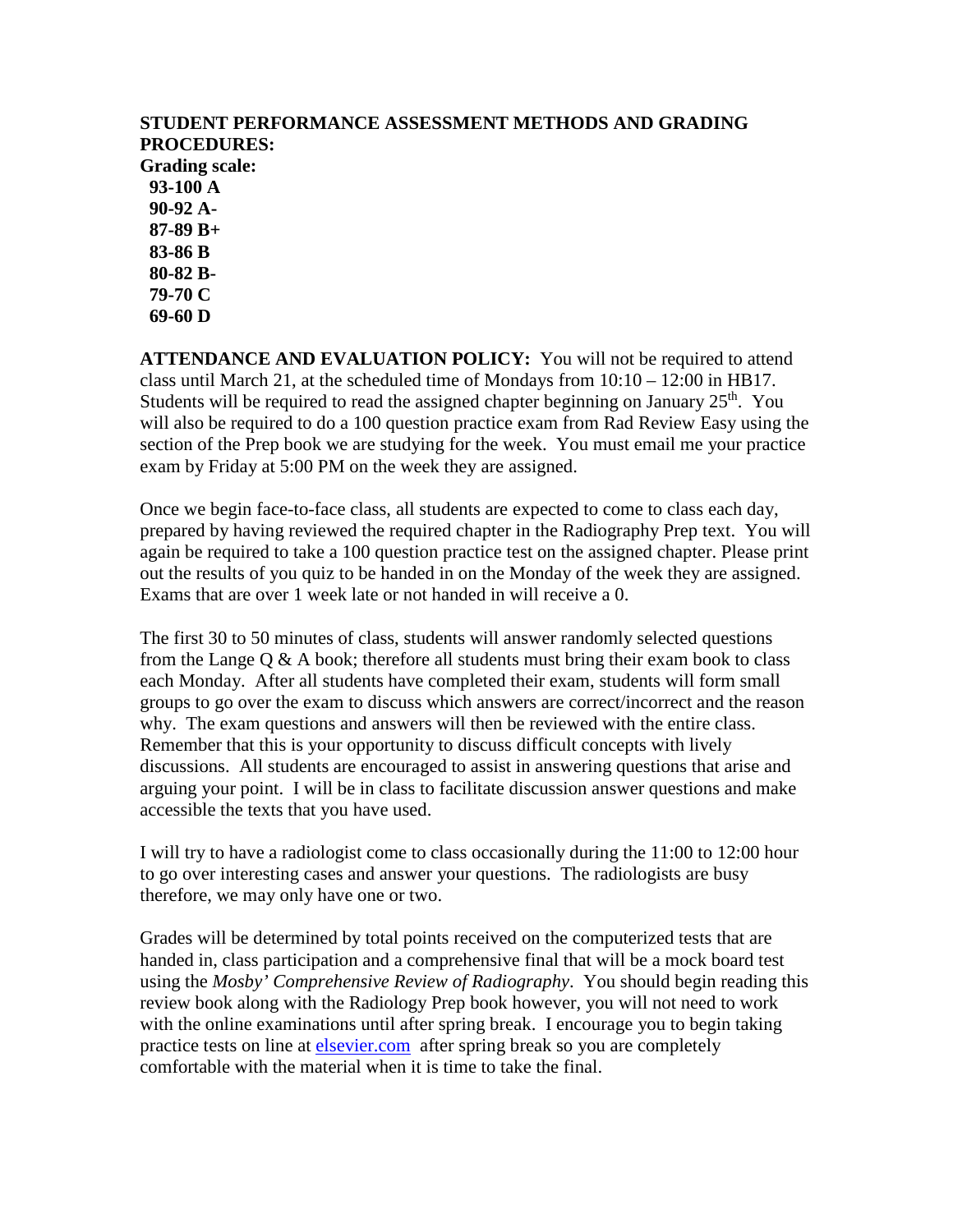This semester we are be inviting Kettering Seminars to do a two-day workshop for Radiology Registry Review. Your deposit for the course will be paid out of course fees, however there may be additional costs that we will alert you to as soon as we have been informed.

Below is the Program Agenda. Date and venue will also be announced.

| DAY <sub>1</sub>           |                                                    |  |  |
|----------------------------|----------------------------------------------------|--|--|
| $8:00 - 8:30$              | Registration & Introduction                        |  |  |
| $8:30 - 8:50$              | <b>Pre-Test</b>                                    |  |  |
| $8:50 - 9:00$              | <b>Break</b>                                       |  |  |
| $9:00 - 10:30$             | <b>Equipment Operation and Quality Control - 1</b> |  |  |
| $10:30 - 10:40$            | <b>Break</b>                                       |  |  |
| 10:40 - Noon               | <b>Equipment Operation and Quality Control - 2</b> |  |  |
| Noon - 1:00                | Lunch (not included)                               |  |  |
| $1:00 - 2:30$              | <b>Radiographic Procedures - 1</b>                 |  |  |
| $2:30 - 2:40$              | <b>Break</b>                                       |  |  |
| $2:40 - 4:00$              | <b>Radiographic Procedures - 2</b>                 |  |  |
| $4:00 - 4:10$              | <b>Break</b>                                       |  |  |
| $4:10 - 5:30$              | <b>Patient Care and Education</b>                  |  |  |
| DAY 2                      |                                                    |  |  |
| $8:00 - 9:30$              | <b>Image Acquisition and Evaluation - 1</b>        |  |  |
| $9:30 - 9:40$              | <b>Break</b>                                       |  |  |
| $9:40 - 10:40$             | <b>Image Acquisition and Evaluation - 2</b>        |  |  |
| $10:40 - 10:50$            | <b>Break</b>                                       |  |  |
| $10:50 - 11:30$            | <b>Image Acquisition and Evaluation - 3</b>        |  |  |
| $11:30 - 12:30$            | Lunch (not included)                               |  |  |
| $12:30 - 1:50$             | <b>Radiation Protection</b>                        |  |  |
| $1:50 - 2:30$              | <b>Test Taking Skills / Evaluations</b>            |  |  |
| Rad Review quizzes         | 50%                                                |  |  |
| <b>Class Participation</b> | 10%                                                |  |  |
| Final:                     | 40%                                                |  |  |

## Program Agenda

Total:  $100\%$ 

## **Note: Students must pass this course with a "B" (80%) in order to graduate from the Radiology Technology Program.**

**ATTENDANCE POLICY:** All students are expected to come to class each day, on time and prepared by having read the required chapters. Class participation is expected and may impact grades that are borderline.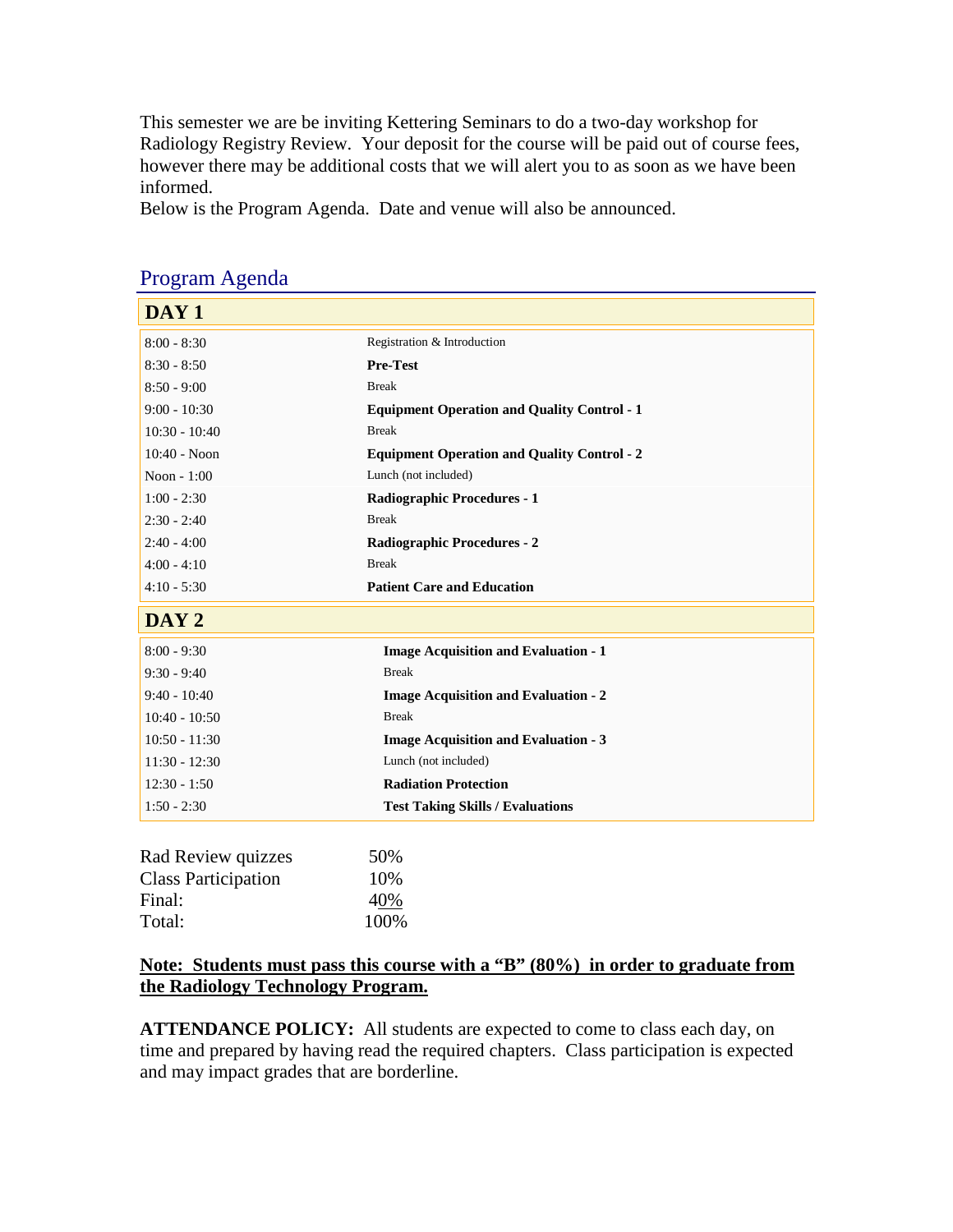All students need to be familiar with the Student Conduct Code. The Code is available for review online at [http://life.umt.edu/vpsa/student\\_conduct.php](http://life.umt.edu/vpsa/student_conduct.php).

Eligible students with disabilities will receive appropriate accommodations in this course when requested in a timely way. Please speak with me after class or in my office. Please be prepared to provide a letter from your DSS Coordinator.

**REQUIRED TEXT:** *Lange Q&A for the Radiology Examination, 9th Edition, Radiography Prep, 7th Edition, On-line Rad Review Easy* (information for signing up is on the cover),

*Mosby' Comprehensive Review of Radiography: The complete Study Guide and Career Planner, 6th edition*